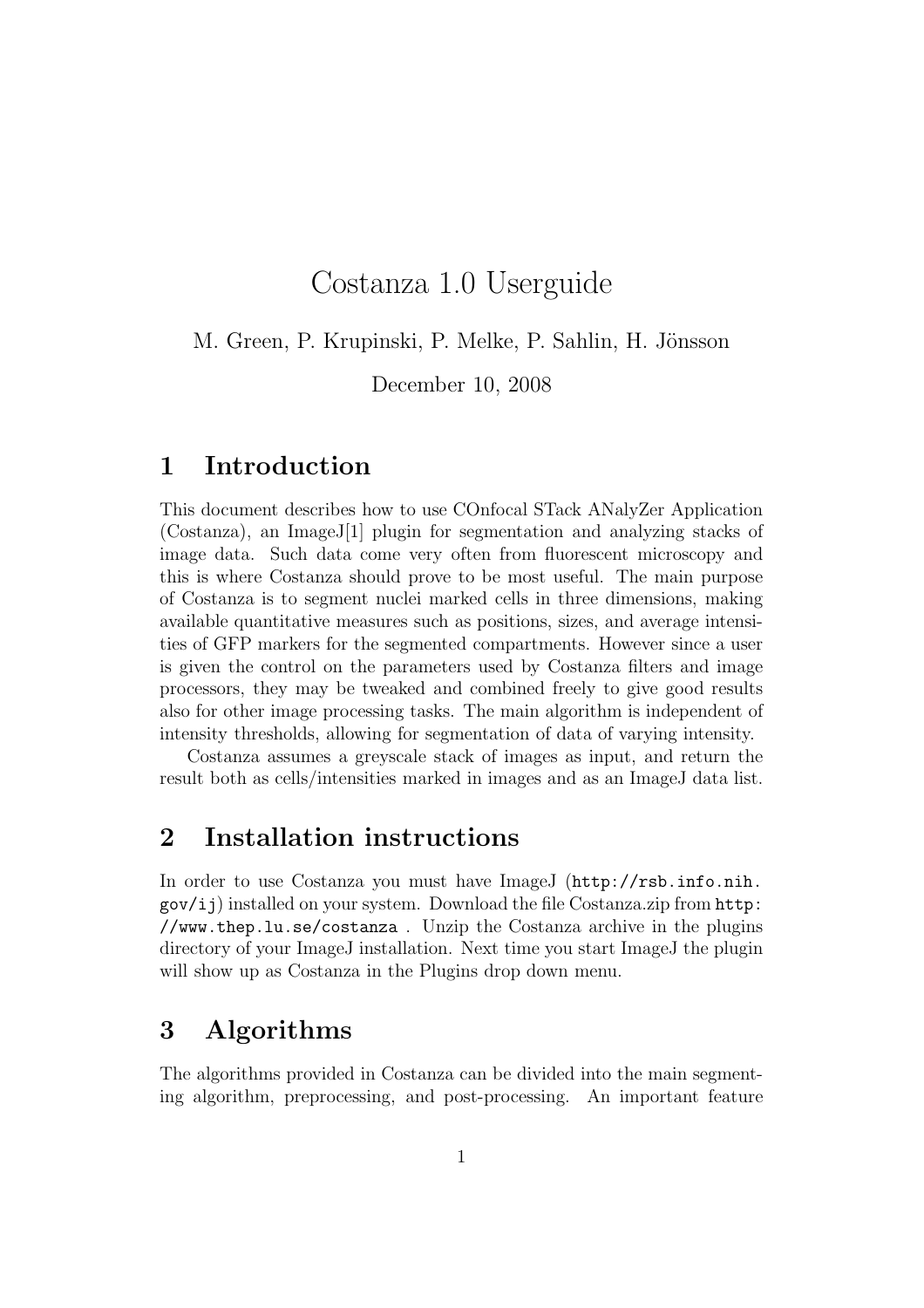of Costanza is the fact that all the algorithms operate in three dimensions instead of performing tasks on the set of two dimensional images. This increases the complexity and times of calculations but contributes to much more reliable results of segmentation and analysis, and is an advantage of Costanza in comparison to other tools. The user has the possibility to use ImageJ x, y, and z scales for the stack or define custom ones. The results are thus displayed in real length units.

### 3.1 Steepest gradient ascent for segmentation

This is the main algorithm for Costanza. It starts at each voxel in the stack and tries to find local intensity maximum by "walking" uphill in intensity landscape among its neighbors. All paths leading to the same maximum are saved to the basin of attractor of this maximum, and represent a compartment. If more than one neighbor has an intensity value higher then the current voxel, a step is performed to the neighbor with highest

$$
\frac{\Delta I}{\Delta \mathbf{x}} = \frac{I_{neigh} - I_{current}}{\mathbf{x}_{neigh} - \mathbf{x}_{current}} \tag{1}
$$

where  $\mathbf{x}_{current}(\mathbf{x}_{neich})$  is the current (neighbor) position, and  $\mathbf{I}_{current}(\mathbf{I}_{neich})$ are the respective intensities. The neighborhood of the voxel can be chosen either as the six closest voxels, *i.e.*  $(x \pm 1, y, z)$ ,  $(x, y \pm 1, z)$ , and  $(x, y, z \pm 1)$ or as all the twenty six surrounding voxels  $\{(\{x, x \pm 1\}, \{y, y \pm 1\}, \{z, z \pm 1\})\}$  $\{1\}\}\} - (x, y, z).$ 

Optionally the treatment of intensity plateaus as one maximum can be turned on. This helps with analysis of data where large regions of identical intensities are present by choosing the maximum voxel for each of such regions to be the centroid of the plateau.

### 3.2 Preprocessing

#### 3.2.1 Intensity inversion

As the gradient ascent algorithm assumes bright objects in a dark background as input, the stack intensity should be inverted if the objects of interest are dark in a bright surrounding. This algorithm replaces each voxel intensity I with its inverted value  $I_{max} - I$ , where  $I_{max}$  is the maximal value allowed in the greyscale images. This algorithm does not require any user provided parameters.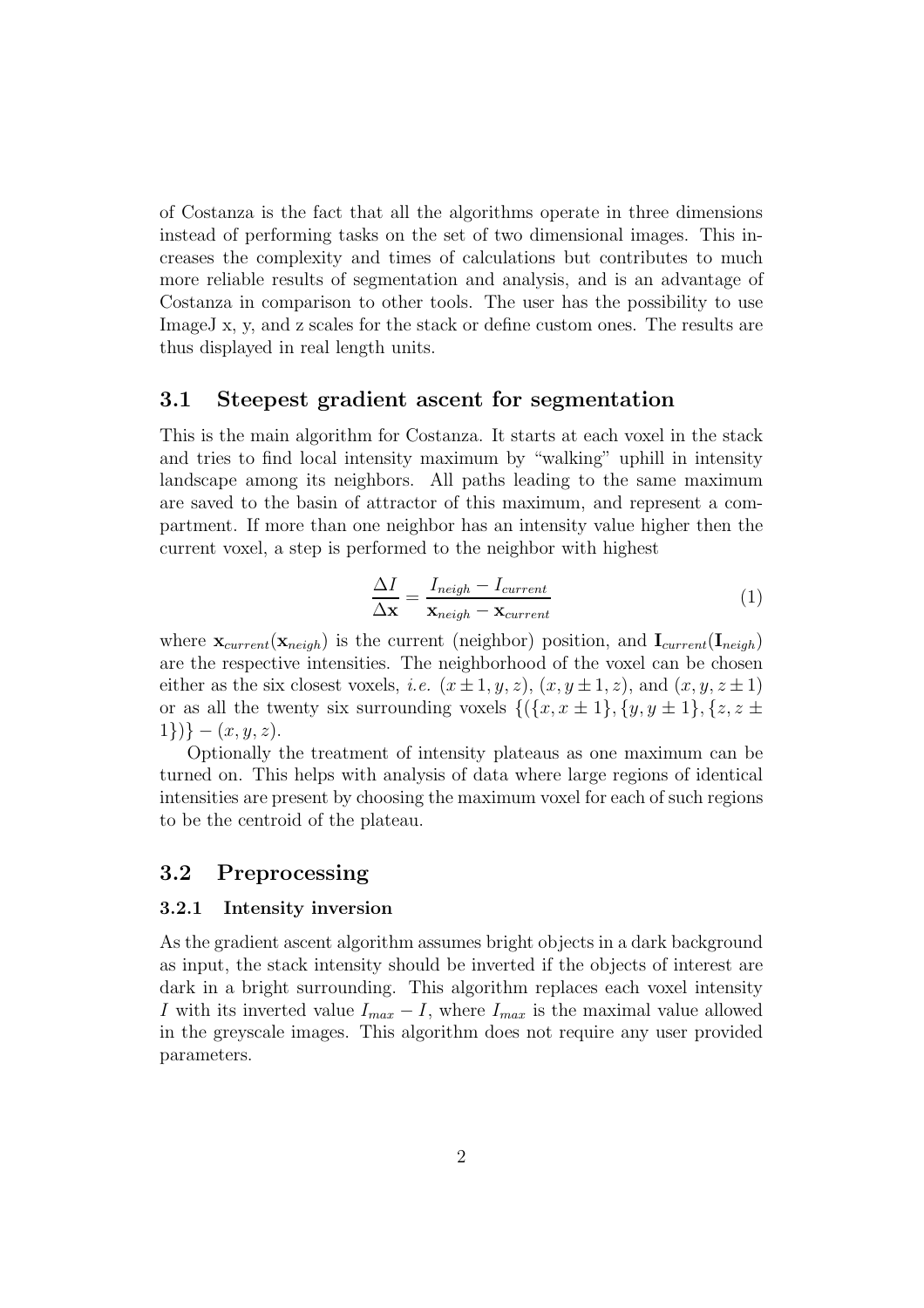### 3.2.2 Background extraction by thresholding

It may be beneficial to remove some voxels before the application of the segmentation algorithm. This should be done both for removing uninteresting regions of the stack and for speeding up the processing. The background can be extracted via a threshold filter that assigns all voxels with intensity I less than a threshold value  $I_{threshold}$  to the background. The background voxels will be subsequently excluded from consideration by all the other algorithms. The user has to provide a value for the parameter  $I_{threshold}$ .

#### 3.2.3 Denoising filters

Segmentation by gradient ascent works the best if the intensity landscape is smooth and void from bogus maxima which can be present due to the noise. Elimination of the noise can be done by different filters in ImageJ, but Costanza provides two 3D filters for smoothing the data. As previously noted 3D filtering is preferred by the segmentation algorithm in Costanza. Thus even if a set of 2D filters was previously applied to the images in the stack it may be advantageous to apply Costanza's 3D mean filter before the analysis.

Mean filter uses a spherical filtering kernel and replaces each voxel intensity I by an average calculated from all voxels with a center positioned within a radius  $R_{max}$  measured in real length *(i.e.* taking the scale in each dimension into account). Since it can be more beneficial to run the filter multiple times with smaller  $R_{max}$ , rather than to increase  $R_{max}$ , the user should provide the two parameters,  $R_{max}$  and the number of times to run the filtering.

Costanza provides also 3D median filter as an optional noise reduction processor. In principle median filter acts in very similar manner to the mean filter with the difference that it assigns to the given pixel the value of intensity median of the pixels in the surrounding kernel rather than the intensity mean. Median filter tends to intensify differences between bright and dark regions and may be particularly useful in task like edge detection. The median filter also takes as input parameters radius of the filtering kernel  $R_{max}$  and the number of repetitions.

### 3.3 Postprocessing

After gradient ascent is applied the segmentation takes place, positions of the maxima for each basin of attraction (BOA) are identified and mean intensities for each BOA are computed. As the next step two post-processing options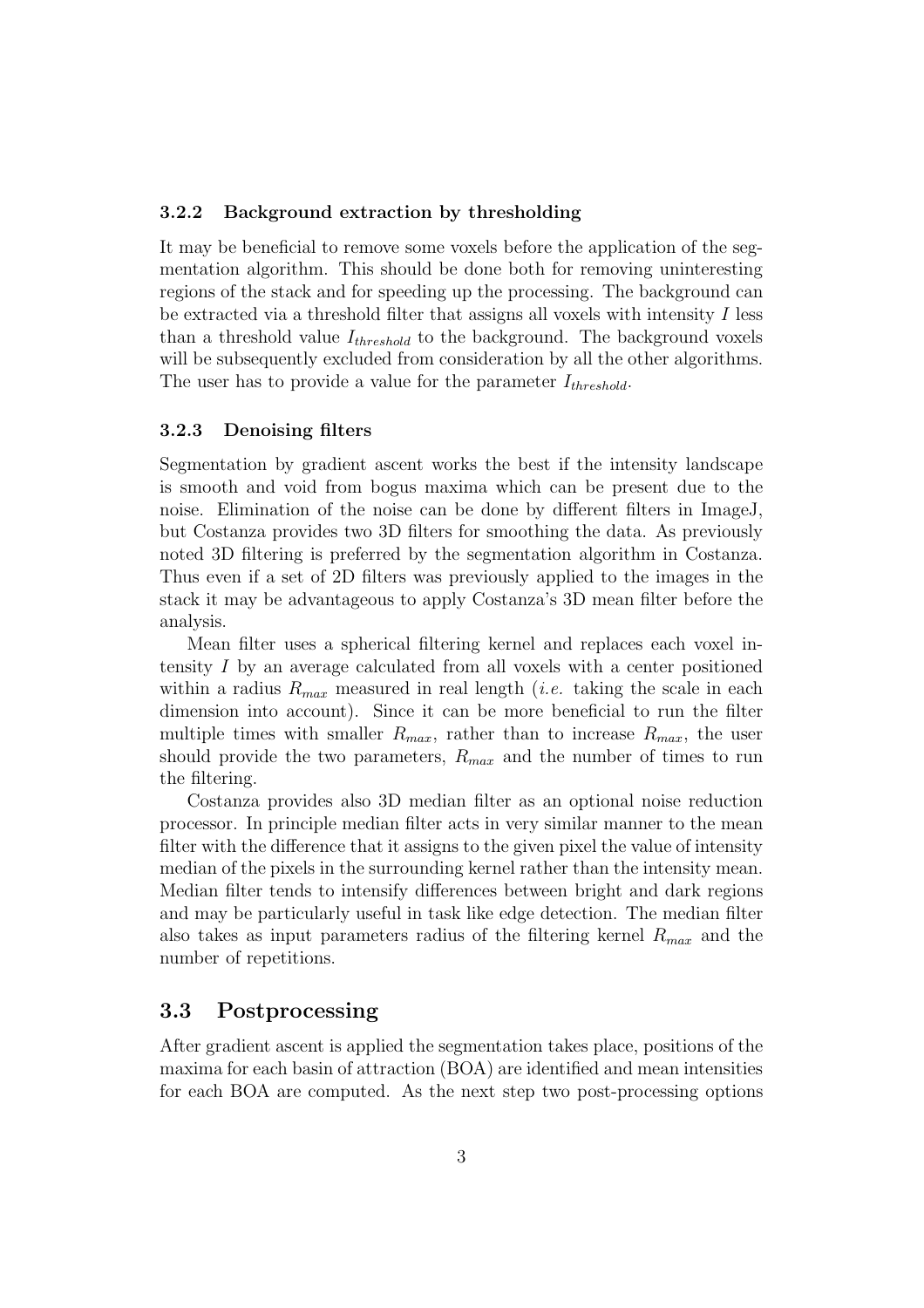are available.

### 3.3.1 BOA removal

Since the gradient ascent algorithm is insensitive to absolute intensity values, it may happen that it finds compartments in the noisy background. Thus we supply a post-processor for removing these false positives by using thresholds for minimal size of and minimal intensity in the extracted compartments. The user should provide a minimal size threshold  $S_{min}$  given in volume units, and minimal intensity  $I_{min}$ .

### 3.3.2 BOA merging

Local intensity fluctuations may cause that the bright regions corresponding to single cell in reality are interpreted as several compartments by the gradient ascent algorithm. The user has the possibility to merge such compartments, by setting a minimal distance between maxima  $R_{min}$ . Compartments with the distance between centers below  $R_{min}$  will be merged into a single compartment. This algorithm runs recursively.

### 3.4 Data collection

The algorithm results are provided in the form of marked cells/intensities in images as well as the actual quantitative numbers as a ImageJ data list. The options of which data is extracted can be found in Section 4.3.1.

### 4 User interface

### 4.1 Main

Costazna plugin interface consist of one window which displays a menu bar on the top, the tabbed panel which gives access to different program options and a button panel on the bottom which is used to start the analysis. When user presses the Start analysis button the current active stack and selected processors and parameter values will be used to perform the task.

### 4.2 Menu bar

The Costanza menu bar has two items: File and Help. File submenu can be used to save and load a configuration file where all the options and processors are stored. This helps a user to quickly store and retrieve previous settings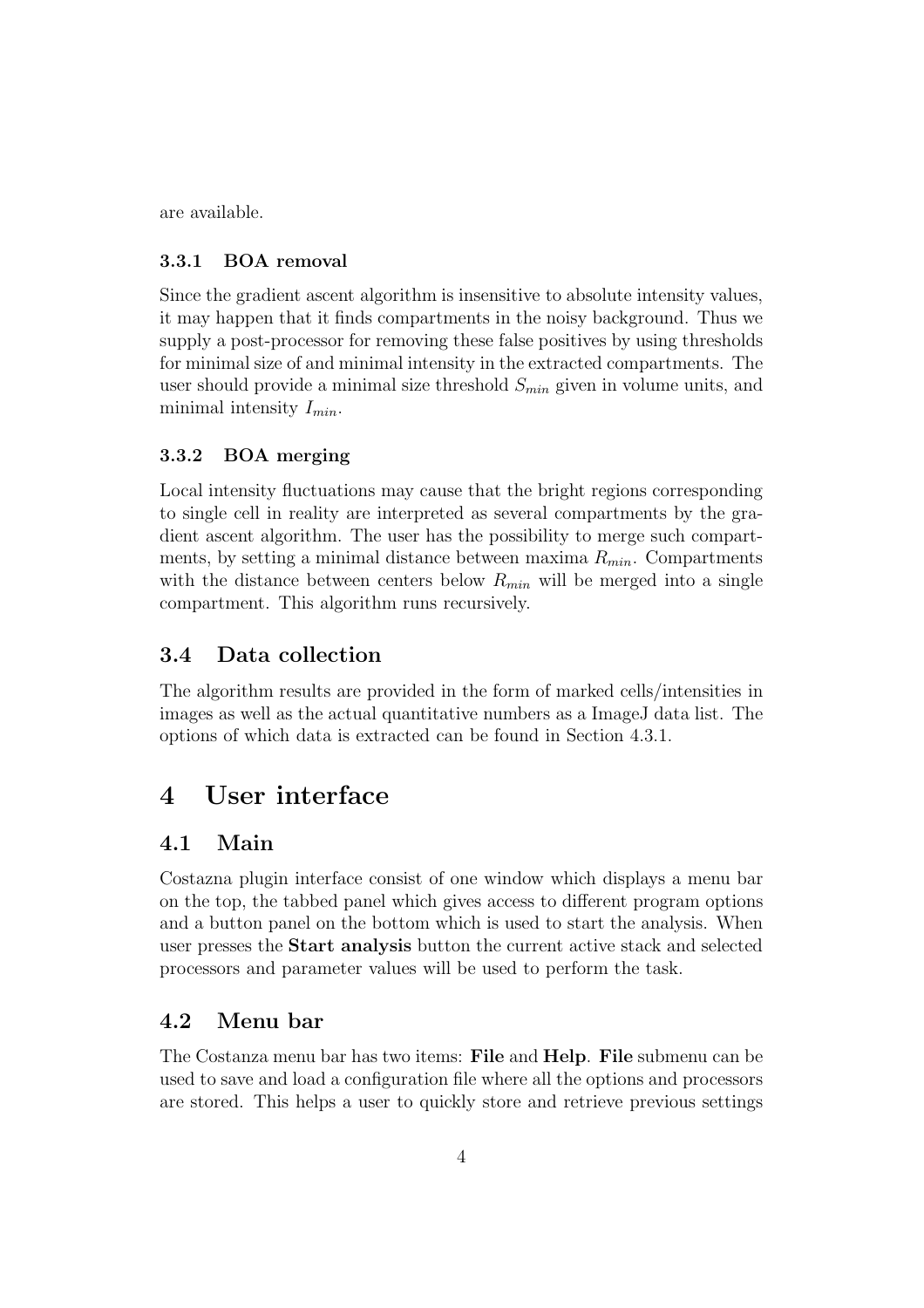which they found useful for particular task. The last option is **Quit** which ends Costanza session. If user exits Costaza through the Quit the last used configuration will be saved in the file last.ccfg and automatically restored upon next start of the plugin. If this file is not available Costanza tries to open default.ccfg file and lastly uses hard coded set of parameters. By default the configuration files are stored in  $plugins/Costanza/$  directory in the main ImageJ directory.

### 4.3 Option tabs

Option tabs are used to set all features of Costanza. They are grouped into four different tabs (Fig. 1).



Figure 1: Graphical user interface for Costanza.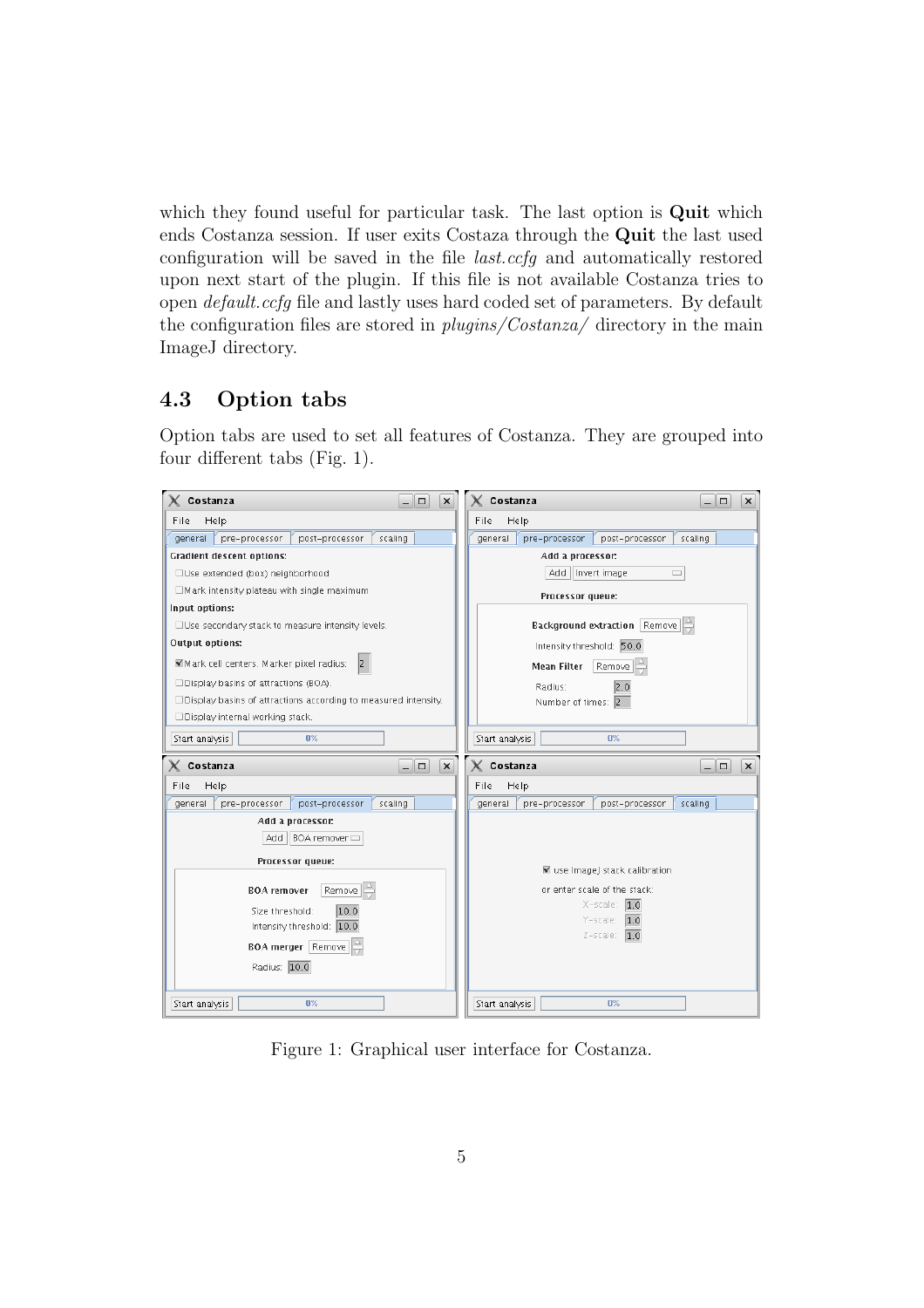### 4.3.1 General options tab

This tab allows for setting options for gradient ascent algorithm as well as input and output options. The checkbox Use extended (box) neighborhood controls properties of the neighborhood of each pixel during segmentation by gradient ascent algorithm. When the box is checked 26 pixel (box like) neighborhood will be used. Otherwise 6 pixel neighborhood (cross like) will be used. The user has the option to treat intensity plateaus as a single BOA by checking Mark intensity plateau with single maximum checkbox. The active stack is automatically chosen for segmentation input. If an additional stack is to be used for measuring other intensities in previously found compartments, the box Use secondary stack to measure intensity levels has to be checked.

As default, the segmentation results are provided in a table displayed by ImageJ upon competition of analysis. Additionally other types of graphical output can be selected:

- Cell centers can be marked with red boxes of desired radius in pixels.
- Basin of Attractions (BOAs), attributed to the different cell centers can be colored with random colors.
- BOAs can be colored and displayed according to measured intensities. The color schema is from blue via green yellow to red.
- The working stack (after applying all the pre-processing options) can be displayed. This can be useful to see how the pre-processing has changed the original images.

#### 4.3.2 Pre-processing options tab

Here different pre-processing steps can be chosen, added and removed by the user. Processors in the queue will be applied to the stack in top to bottom order. Order of the processors can be adjusted by up and down arrows to the right of the Remove button. The alternatives at the moment are:

- Invert inverts the pixels in the stack. This is needed if the objects are dark in a brighter background, e.g. if bright membranes are marking cells.
- Background threshold this will put all pixels below a threshold intensity to the background, and hence they will not be processed by other algorithms and the segmentation in particular.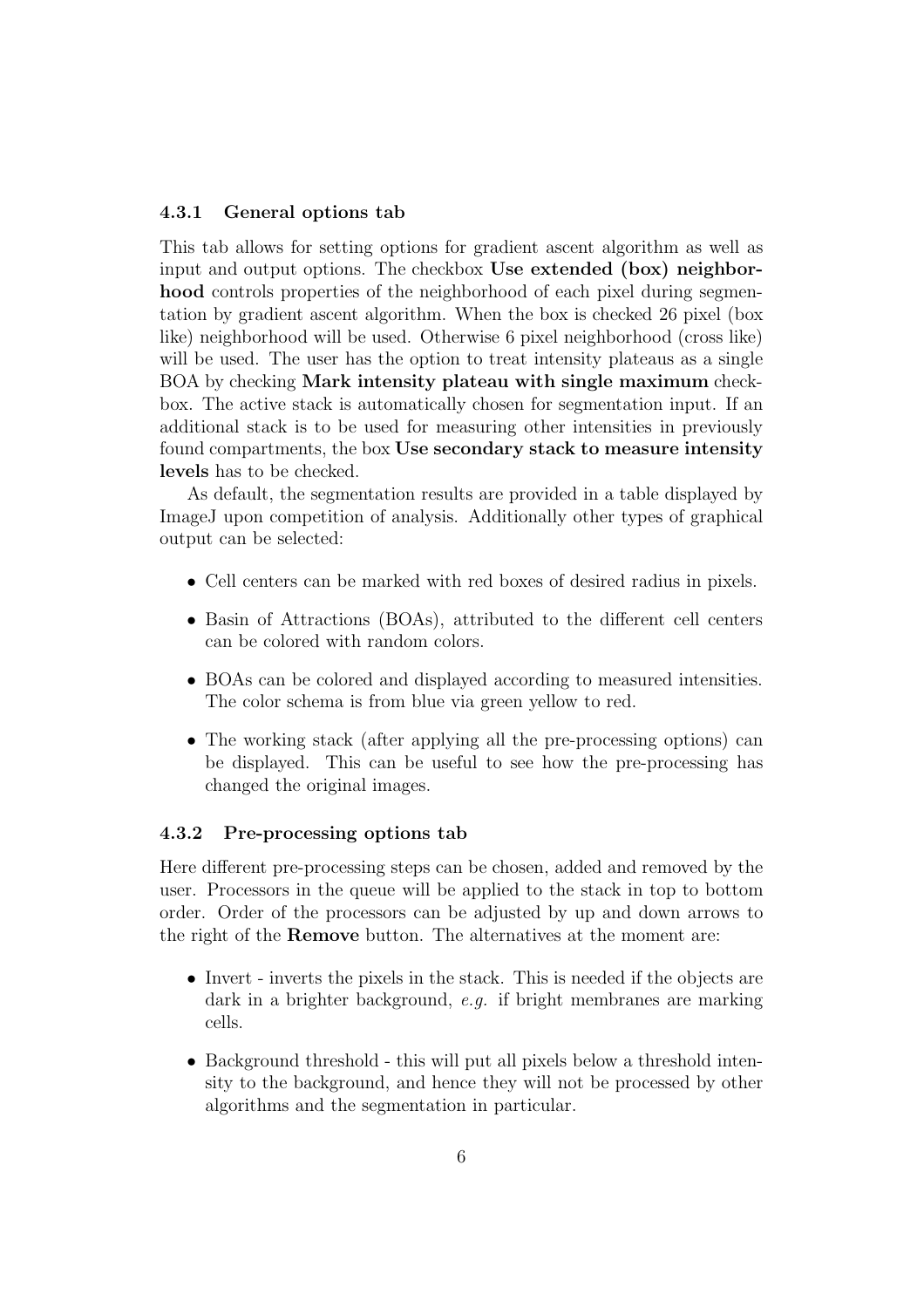- Mean Filter this will reduce noise in the images by applying a 3D mean filter with provided radius. As it is often useful to apply this more than once, repeat option is also provided for the user.
- Median Filter another alternative to reduce image noise is to apply 3D median filter. Radius and repeat options are available to set by the user as in previous case.

### 4.3.3 Post-processing options tab

After the gradient ascent algorithm is applied for segmentation, it might be useful to do some post-processing. As previously order of application of processors is from top to bottom. The available algorithms that can be chosen, added and removed are:

- BOA remover, where BOA regions attributed to compartments can be removed due to being too small or having too low intensity.
- BOA merger, where compartments with centers too close to each other can be merged into a single compartment.

### 4.3.4 Scaling options tab

By default Costanza will use stack scaling obtained from ImageJ. A user can change this by setting the approporiate values for the scale in x,  $\eta$  and z directions.

## 5 Examples

The performance of the Costanza application is dependent on the parameter values given to the different algorithms used for image processing. These values will be most likely different for different tasks. Getting satisfactory results in each case may require some experimenting and tweaking different parameters. Here we provide some examples of applications. The used parameter values are also presented to guide users into setting reasonable parameter values.

### 5.1 SAM nuclei data in 3D

This data set represents nuclei marked cells in the Arabidopsis shoot apical meristem. The data set consists of a stack of 20 images. For simplicity and readability reasons we present results of analysis of single 2D slice from the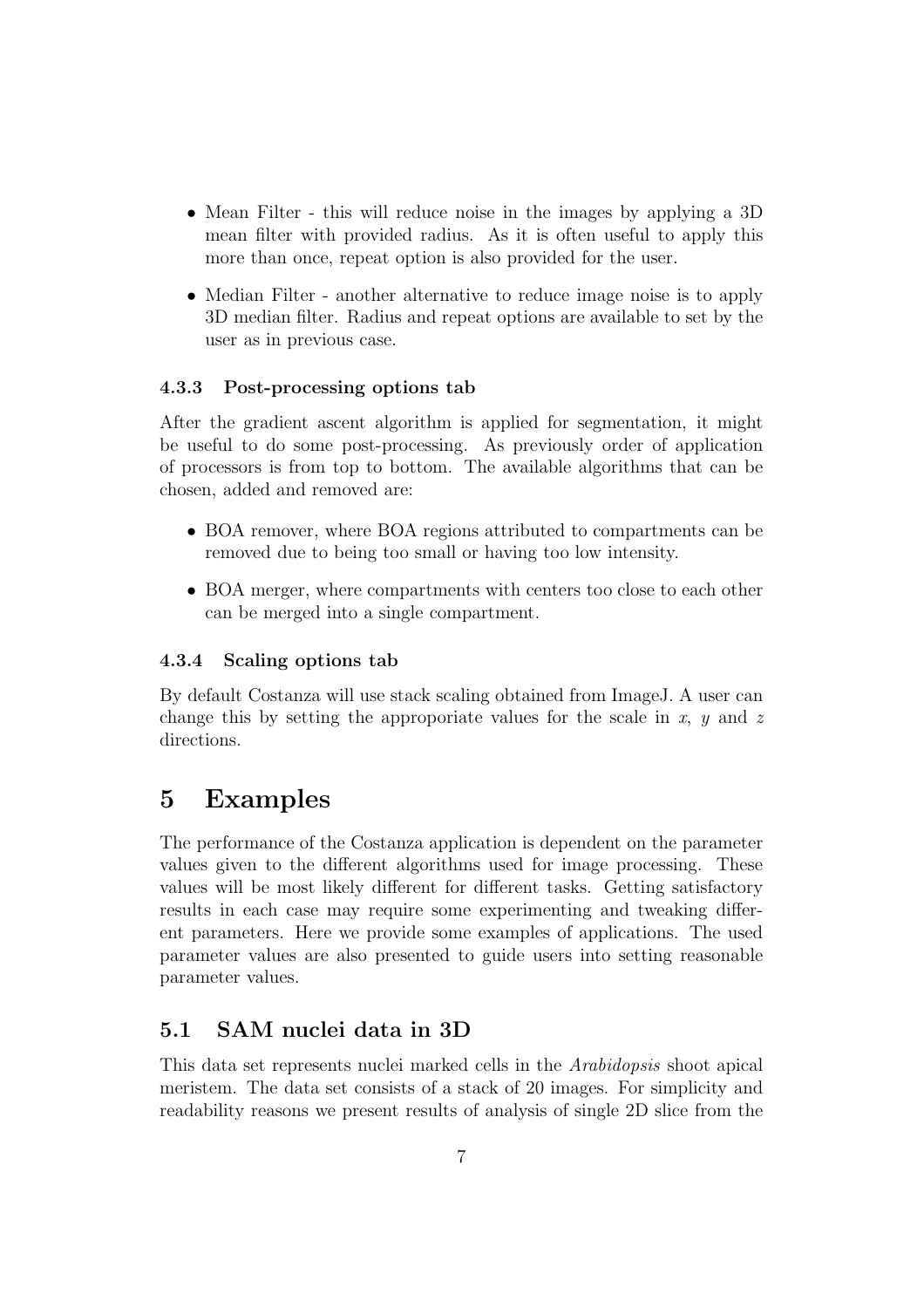stack but the whole 3D stack can be processed equaly well. The segmentation is run using two different resolutions, and the result is shown in Fig. 2. Parameters used for these two runs are given in Table 1, and should represent reasonable values also for 3D stacks.



(a) 100x100 pixels image



(b) 512x512 pixels image

Figure 2: Result shown for images of nuclei data. We thank M. Heisler for the original images.

### 5.2 SAM membrane data in 2D

This data set represents membrane marked cells in the Arabidopsis shoot apical meristem. The data set consists of single 2D images. The segmentation is run using two different resolutions, and the result is shown in Fig. 3.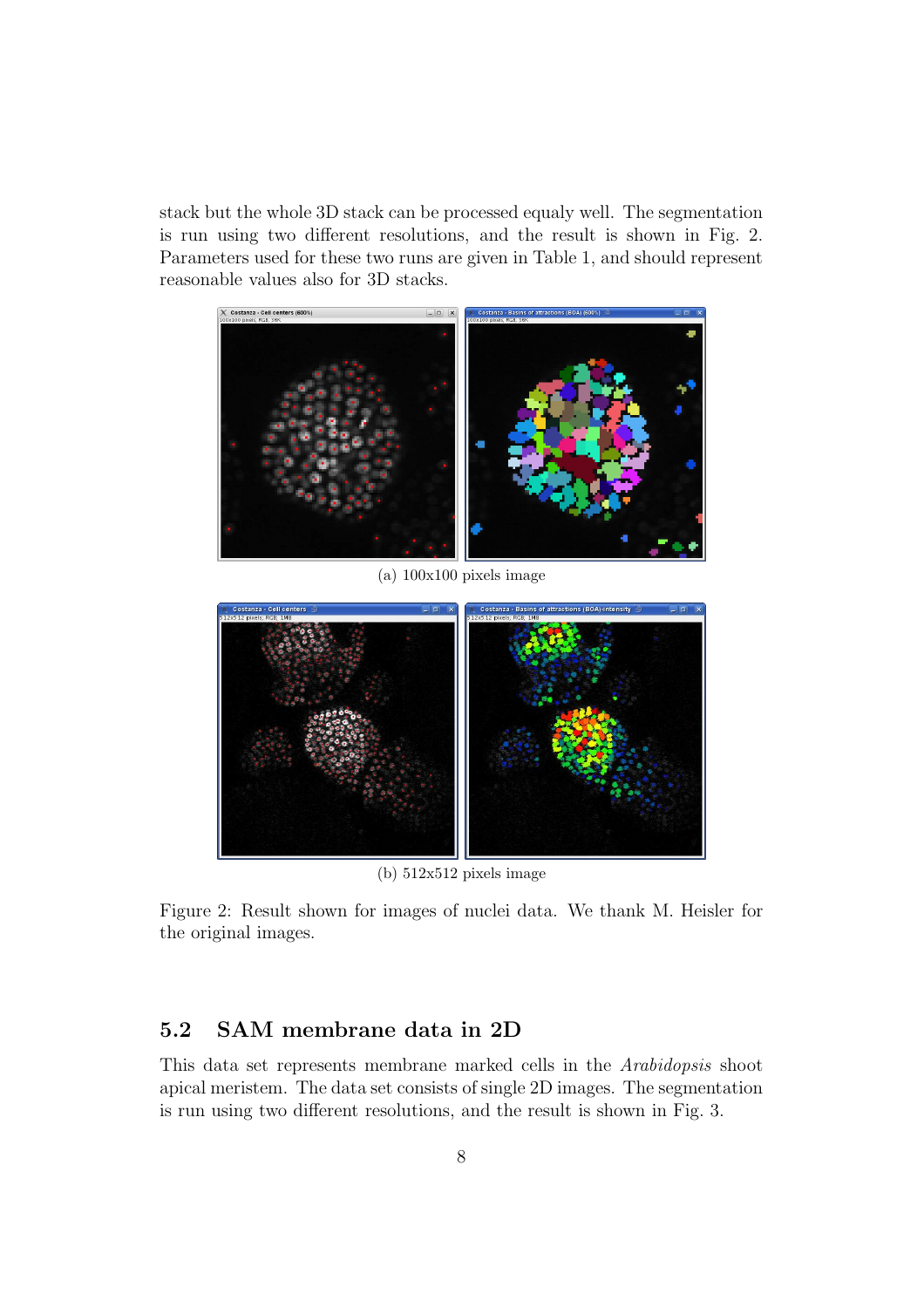| Parameter       | Small Large |     |
|-----------------|-------------|-----|
| Bg threshold    | 20          | 30  |
| MeanFilter R    | 1.0         | 2.0 |
| MeanFilter num  | 2           | 2   |
| Remove Int Th.  | 6           | 10  |
| Remove Size Th. | 6           | 10  |
| Merger R        | 3           |     |
| xy-scale        |             | 1   |
| z-scale         |             |     |

Table 1: Nuclei extraction in 2D and 3D.

| - Parameter     |                | WUS PIN1 |
|-----------------|----------------|----------|
| Bg threshold    | 1              |          |
| MeanFilter R    | 5.0            | 10.0     |
| MeanFilter num  | $\overline{2}$ | 2        |
| Remove Int Th.  | 10             | 10       |
| Remove Size Th. | 10             | 10       |
| Merger R        | 5              | 10       |
| xy-scale        |                |          |
| z-scale         |                |          |

Table 2: Cell extraction in 2D membrane data.

Parameters used for these two segmentations are given in Table 2.

# References

- [1] M. Abramoff, P. Magelhaes, and S. Ram. Image processing with imagej. Biophotonics Int, 11:36–42, 2004.
- [2] B. S. E. M. H Jönsson, MG Heisler and E. Mjolsness. An auxin-driven polarized transport model for phyllotaxis. PNAS, 103:1633–1638, 2006.
- [3] G. R. V. A. V. G. B. S. E. M. H Jönsson, M Heisler and E. Meyerowitz. Modeling the organization of the wuschel expression domain in the shoot apical meristem. Bioinformatics, 21:i232–i240, 2005.